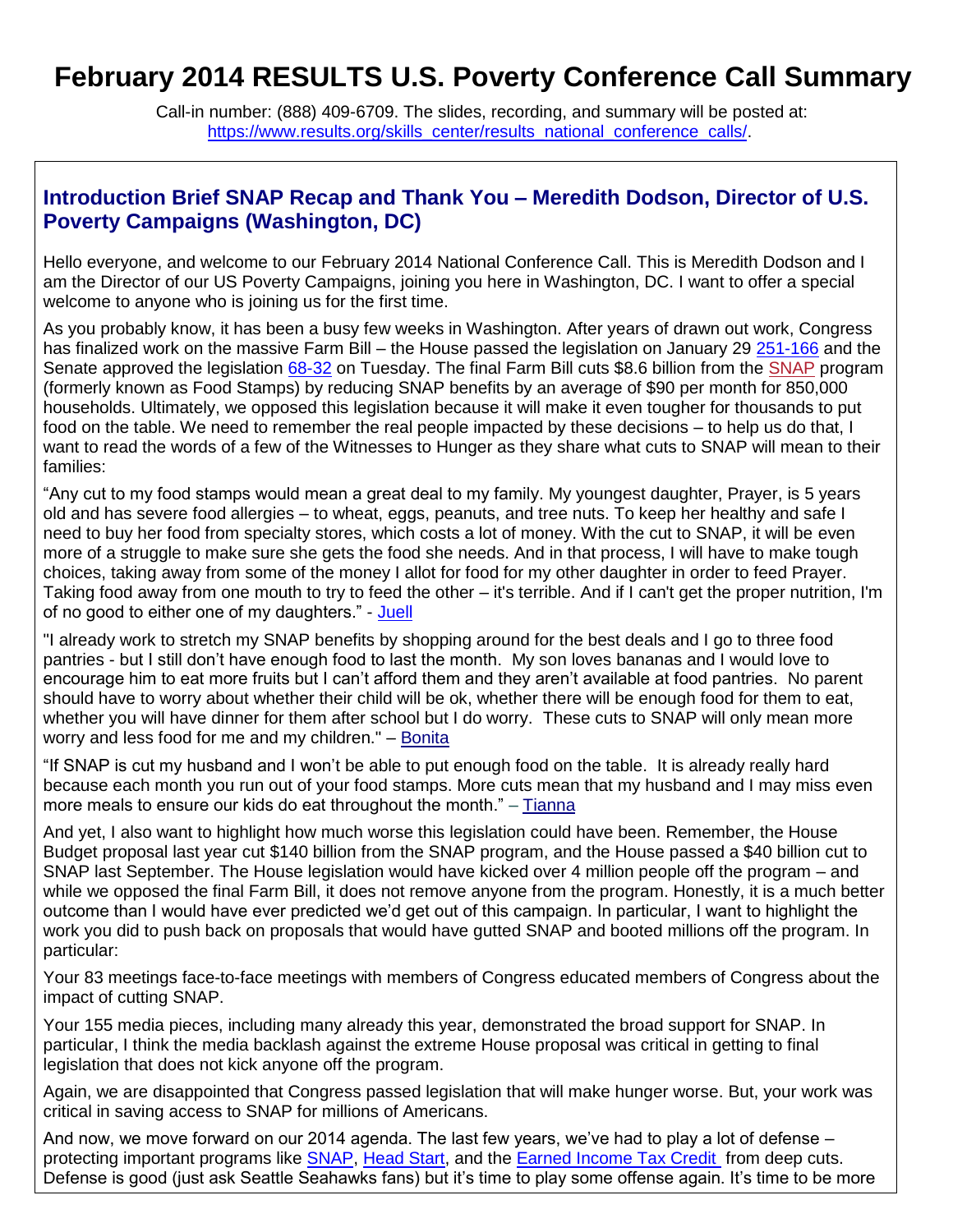proactive in moving closer to our goal of ending poverty rather reactive to next threat coming down the pike.

The details of our RESULTS 2014 U.S. Poverty Campaigns will be available later this month, once our Board gives final approval to our proposal. However, we do know that it's going to focus around the idea of expanding economic mobility. Advocates from around the world are coming together to embrace a broader goal: ending extreme poverty on this planet by 2030. The President of the World Bank, Dr. Jim Kim, has been a leader in putting forward this goal – and he'll be speaking at our International Conference in Washington DC June 21-24. In addition to Dr. Kim, we'll be joined by the Founder of the Children's Defense Fund Marian Wright Edelman, *New York Times* and *Washington Post* columnists David Bornstein and Michael Gerson. And, we'll have a dynamic panel of those with true expertise on poverty in America – people who have experienced it first-hand and know what works and what doesn't – and a panel of economists who can provide context of what really works. We'll of course offer top-notch advocacy training, and prepare all of you for powerful meetings with hundreds of Congressional staff. We need your voices to build a groundswell for really ending poverty in this country by 2030 – and coming to our conference is a fabulous opportunity to be a part of that. The conference is also an opportunity to introduce new people to RESULTS and our work. I encourage each of you to invite and bring someone new to the conference — help us expand our reach and impact!

We need your voice and your vision with us this June to bring to policymakers and the media. So please join us for the RESULTS/ RESULTS Educational Fund 2014 International Conference. Registration is live at [www.results.org/events](http://www.results.org/events) and the early bird registration rate will be active through April 6.

Now, let's turn our focus to [our action](http://www.results.org/take_action/february_2014_u.s._poverty_action/) this month. As many of you know, 2014 marks the 50<sup>th</sup> anniversary of the War on Poverty, and there is a lot of focus on how far we've come as a country to address poverty for millions and how far we need to go. If America truly wants to live up to the ideal of the American Dream – that anyone can be a success – Americans need a fair shot at moving up the economic ladder. For our work, this means that low-income Americans should earn enough to make ends meet, they need to be able to stay on their feet and not be punished for their success, and they need to be able to save for the future to build a better life for themselves and their children. We'll review some of the specific policies that can move us in that direction later in the call, and our focus this month is to educate our communities and our policymakers about these opportunities to instigate real economic mobility by generating opinion pieces, or op-eds, in our local newspapers.

### **Introduction of Guest Speaker – Margot Friedman of Dupont Circle Communications (Washington, DC)**

Margot Friedman is the principal of [Dupont Circle Communications,](http://www.dupontcirclecommunications.com/) an eight-year-old, full-service communications firm specializing in writing opinion editorials for nonprofit organizations. Margot has assisted authors with opinion editorials that were published in The New York Times, The Washington Post, The Los Angeles Times, The Boston Globe, Politico, The Huffington Post, and many other outlets.

Margot also leads workshops on opinion editorial writing. She has presented at The American Psychological Association, National Council of Jewish Women, World Organization for Human Rights, Netroots Nation, and at the RESULTS International Conference. She also has her own Facebook page ["Op-ed Talk with Margot"](https://www.facebook.com/pages/Op-Ed-Talk-With-Margot/145509165479393) where she offers advice and tips to people looking to get op-eds published in print and online.

Previously, she served as Vice President for Communications at National Women's Law Center, Deputy Director of Media Relations at People For the American Way, and campaign coordinator for the first marriage equality referendum in the United States.

Margot graduated with honors from Boston College Law School and Tufts University. She is a native of Washington, D.C.

### **Q&A for Guest Speaker Margot Friedman**

- **1. This month, we are urging groups to get op-eds published using the 50th Anniversary of the War on Poverty to talk about expanding economic opportunity and building ladders out of poverty. For those folks who maybe are not familiar with media advocacy, can you briefly explain what an op-ed is and why they are so important?**
	- Harder to figure out difference between editorial, op-eds, and LTEs now that many people view media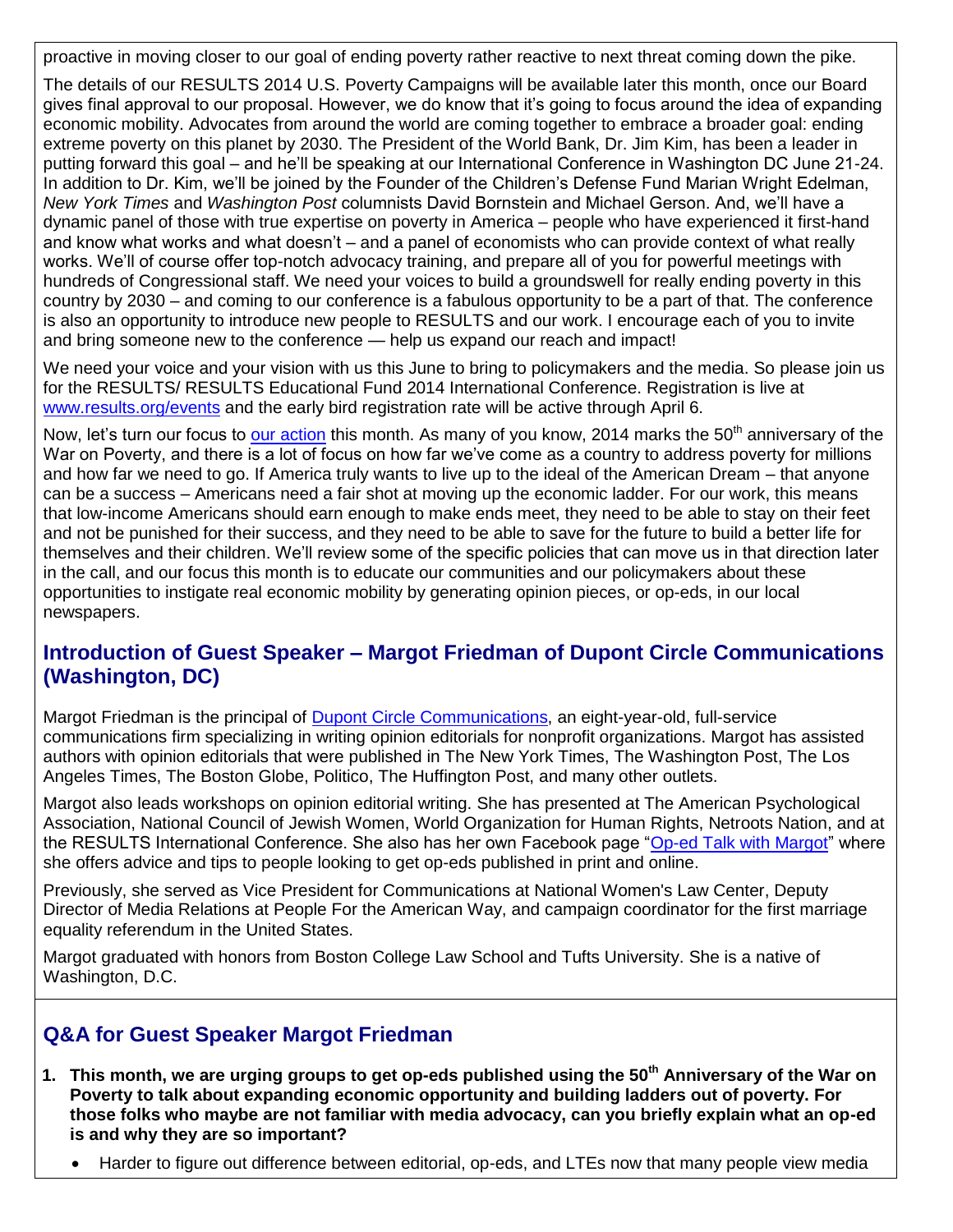#### online

- But if look in newspaper:
	- $\circ$  Editorials on left side of back page of paper [or the top of the page] written by newspaper, normally not signed by anyone, expressing the position of paper
	- $\circ$  Opposite side of editorials are op-eds, written by folks like us, policymakers, others in community, [professional economists]
- What is great about opinion pieces: people look for that "other side", when writing your own piece you control what you say in 650-750 words.
- LTE: most of time in response to something that is published, so you have to wait, but with op-ed you can "be on offense"
- Why they matter: opinion leaders read these, how to get information
- Great supplement to a face-to-face meeting: great to have op-eds as context when they are meeting, especially during recess. *It is the "soup that you are swimming in"*
- **2. What would you recommend that RESULTS volunteers do before they start drafting their op-ed and after they've submitted it to ensure that it gets published?**
	- Great strategy to think about placement before you start writing since it might impact tone and style
		- o Ex. Old fashioned daily paper more formal
		- o Local influential blog more snarky
	- Most important thing to answer before write: "Why now?" because that is what the op-ed editorial will ask
		- o Word "new" still in "newspaper" or "news" so it needs to be fresh
		- o Some hooks roll out throughout the year
		- o You might have new legislation, especially when bill introduced
	- 50<sup>th</sup> anniversary of the War on Poverty is a good hook but fear that as weeks and months go on, it'll be less of a hook since got a lot of attention in January
	- Be on lookout for other leads:  $1<sup>st</sup>$  Friday of month jobs numbers, new research, new stats, holidays, anniversaries, Mother's Day (working women), Labor Day
		- o Popular culture: wrote fracking piece as Matt Damon's movie "Promised Land" came out
	- Need personal experiences: if you've had those experiences or those you work with, it might help get you published.
	- Remember, constantly look for hooks to make it timely
	- After you submit your piece:
		- o Definitely do a follow up call people get countless emails per day, some go into spam, some may miss it
		- o Make sure they got it
		- o Gauge if they have some interest and space for it
		- $\circ$  Might get their reaction on the phone or just after ex. I've gotten a quick email back from the editor about something I submitted and then called about

#### **3. In your experience, what are the essential components of a good op-ed?**

- Good lead and hook = hardest and most important thing
- Need to create what Oprah calls "AHA" moment
	- o Tougher if you just restate conventional wisdom
	- $\circ$  Great op-eds trigger "oh, I've never thought of it that way". Ex. Right to die referendum: someone sharing that ending own life after looking into a caregiver's life would have released caregiver's obligation, changed perspective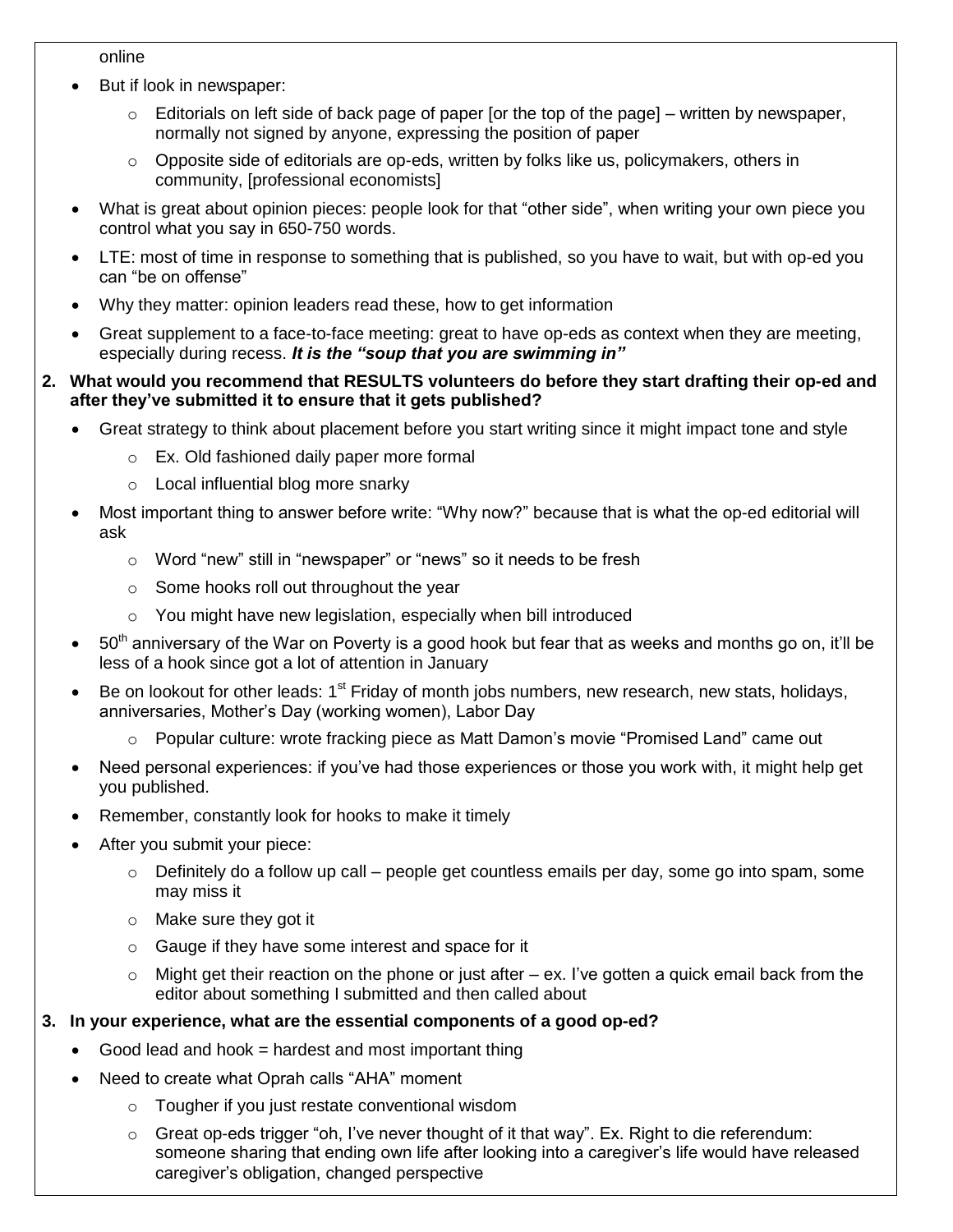- o What struck me from February Action sheet:
	- low-wage entrenpreneurship, can see taking off because of bipartisan appeal. Could see scenario that before writing, can ask a low-wage entrepreneur to highlight real story of own business and help them.
	- Cliff effect: losing benefits dramatically
- Personal story
- Prove point with recent data
- Focus on solutions –see sample from Action Sheet since that has ideas that can make poverty better.
- Overall think of it as half problem, more solution
	- $\circ$  Try to spend more time on solution than problem: ex. 400 words on solution, 300 on problem
- **4. Question from volunteer Ginnie Vogts (Columbus): How much do we have to vary an op-ed when submitting it to several papers? How different does it have to be?** 
	- National papers: has to be pretty different but on state level with smaller papers can be different.
	- Can certainly use same data and policy "ask", similar hooks, but need something unique personal stories, etc. Mix it up.
	- Don't want it to look like template used without editing or filled in don't want to look "Astroturf" and instead organic bubbling up
- **5. Question from volunteer Bill Shickler (DC): LinkedIn group has option to post on, broader social media?** 
	- Facebook, Twitter people are getting news from trusted friends, business colleagues. So social media matters.
	- Meredith's two cents: start with influential print media (remember research from Congressional Management Foundation!) but good additional strategy or way to amplify pieces you've submitted or gotten published. Espcially go for local influential blogs.

Thank you for your time and great insights with us today, Margo!

### **Overview of February Action and Training – Jos Linn, Grassroots Manager for U.S. Poverty Campaigns (Des Moines, IA)**

This month, we'll use the media to get this conversation started about expanding economic mobility in America. 2014 marks the 50th Anniversary of the War on Poverty, which provides an excellent "hook" to get the media's attention. So that we start the year off strong, our goal is to get 15 op-eds printed in local media outlets around the country this month. As you can see in the talking points starting on slide 7 (which can also be found in the [February Action\)](http://www.results.org/take_action/february_2014_u.s._poverty_action/), you have lots to work with. Just to highlight a few:

- 1. You can start of highlighting the success of the War on Poverty and some of the important programs it created such as Head Start, Medicaid, and SNAP.
- 2. You can share your own story of how these programs perhaps impacted you or someone you know.
- 3. Then you can then mention that despite the success of the War on Poverty, we're not finished. We need to keep moving forward and not retreat in our commitment to end poverty in America.
- 4. That means making sure families earn what they need to make ends meet. This includes expanding the Earned Income Tax Credit, investing in social entrepreneurship, and raising the minimum wage.
- 5. We need to make sure that families can stay on their feet by not cutting off public services abruptly as their income grows – called the "cliff effect" – and leaving them worse off. Instead, they should gradually phase out as income increases.
- 6. Finally, you can say that no plan to end poverty will success if we don't support families to save for the future. The Financial Security Credit, which is a matched savings account targeted to low-income taxpayers, would be an excellent start.

You can find these and other helpful talking points in the [February Action](http://www.results.org/take_action/february_2014_u.s._poverty_action/) to help you write a powerful op-ed.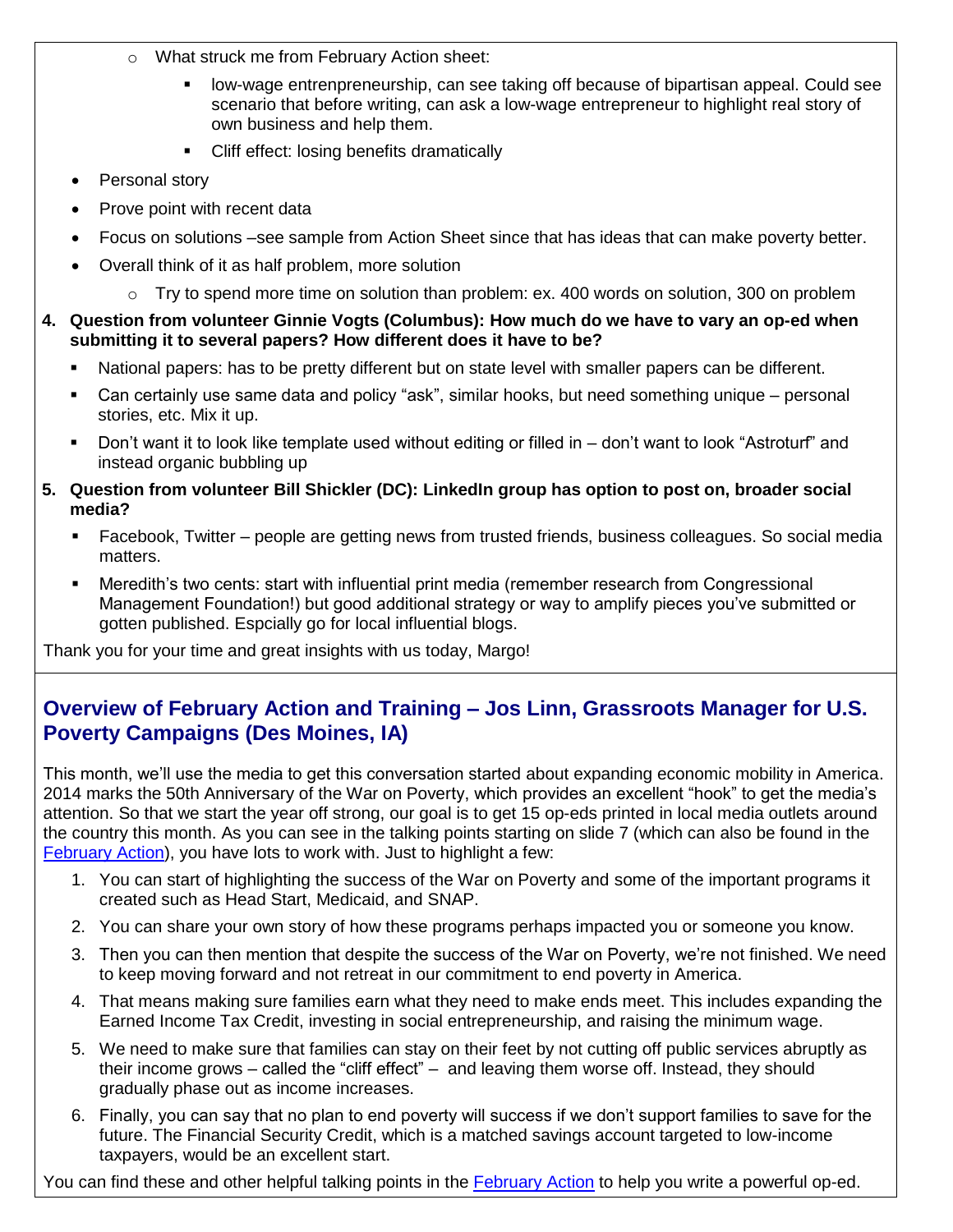We also have a sample op-ed in the Action Sheet you can use as a template.

**TAKE ACTION:** Take time to draft an op-ed about the War on Poverty and our need to expand economic mobility in America. Tell readers that when families can earn what they need, stay on their feet, and save for the future, we all succeed. We encourage each member of your local RESULTS group to submit an op-ed. We also recommend you be strategic in whom you submit it to. Instead of everyone in your group submitting their pieces to the same paper, pick and choose different outlets in addition to your local paper. Look to other papers in your state, weekly papers, alternative papers, radio and TV, and popular blogs. The key is to get the message in as many outlets as you can.

Of course, the [RESULTS U.S. Poverty Staff](http://www.results.org/take_action/u.s._poverty_weekly_update_february_4_2014/#USPStaff) is also here to help you. In addition, the RESULTS Media Support Team is here to provide you coaching and support in your media advocacy. The team is made up of RESULTS staff and volunteers who meet each month via conference call to help RESULTS volunteers generate media on our U.S. poverty and global poverty issues. This month, RESULTS Deputy Director of Communications Colin Smith will be our featured speaker on the call to help with the month's action specifically. Join this monthly call for inspiration and ideas to help you become a powerful media advocate. The next Media Support Call is **Tuesday, February 18 at 8:00 pm ET**. To join, dial (712) 775-7300, passcode 954747#. If you have questions, please contact Ginnie Vogts at [vmvogts@yahoo.com.](mailto:vmvogts@yahoo.com)

To help with your op-eds and give us a refresher on poverty in America, our training for this month is going to be a quiz. The War on Poverty quiz. So get your paper and pencils ready and let's do this together. And no peaking at the answers ahead of time, otherwise it's a trip to the principal's office for you. The quiz starts on slide 12.

#### **The War on Poverty Quiz**

#### **1. By whom, when, and where was the "unconditional war on poverty" declared?**

- a) Lyndon Johnson in Birmingham, AL on April 15, 1964
- b) Sargent Shriver in Washington, DC on June 1, 1964
- c) Lyndon Johnson during his State of the Union address before Congress on January 8, 1964

#### **2. What program was NOT created as part of the original War on Poverty?**

- a) Head Start
- b) Medicaid
- c) Medicare
- d) Earned Income Tax Credit (EITC)
- e) Modern Food Stamp Program (now SNAP)
- f) Expansion of Social Security
- g) VISTA
- h) Community Action
- i) Child Nutrition Act
- **3. By how much did the War on Poverty initially reduce poverty in America?**
	- a) By one quarter
	- b) By one third
	- c) By half
- 4. **Please rank these programs 1-4 in order of effectiveness in reducing poverty.**
	- SNAP
	- Unemployment benefits
	- Social Security
	- Earned Income Tax Credit and Child Tax Credit
- 5. **What are the overall U.S. poverty rate and the U.S. child poverty rate?**
	- a) 15 percent and 22 percent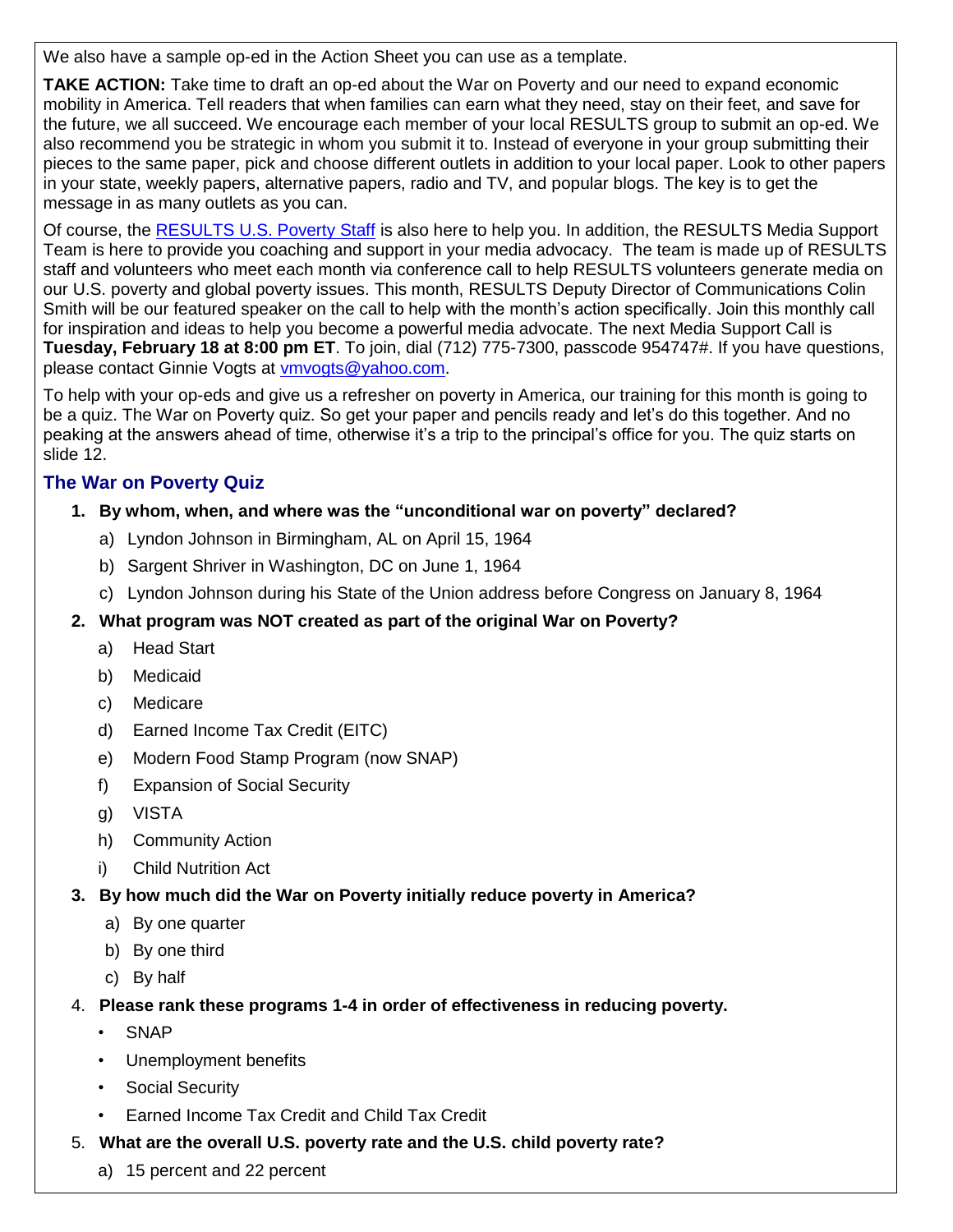- b) 10 percent and 15 percent
- c) 5 percent and 8 percent
- d) 30 percent and 10 percent

#### 6. **What is the current poverty threshold for a family of four in the U.S.?**

- a) \$15,730
- b) \$23,850
- c) \$36,030
- d) \$40,090

#### 7. **The Earned Income Tax Credit does which of the following:**

- a) Lifts more children out of poverty than any other program
- b) Improves a child's performance in school
- c) Improves a child's likelihood of attending college
- d) All of the above
- 8. **What is the U.S. asset poverty rate?** Asset poverty rate = If faced with a loss of income, the household does not have enough assets (cash, savings, investments, home, etc) to live above the poverty line for more than 3 months.
	- a) 5 percent
	- b) 25 percent
	- c) 20 percent
	- d) 13 percent

#### 9. **What is the impact of a child having a savings account in his/her name?**

- a) Orientation toward the future
- b) Seven times more likely to attend college
- c) Four times more likely to graduate college
- d) All of the above

#### 10. **What is idea that RESULTS supports that would help low-income families build savings?**

- a) The Financial Security Credit
- b) The Saver's Option
- c) The Family Saving's Account Tax Thing

**Answer to #1: C.** Lyndon Johnson declared the War on Poverty on January 8, 1964 during his State of the Union address.

*"This administration today, here and now, declares unconditional war on poverty in America. I urge this Congress and all Americans to join with me in that effort. It will not be a short or easy struggle, no single weapon or strategy will suffice, but we shall not rest until that war is won. The richest nation on earth can afford to win it. We cannot afford to lose it… Poverty is a national problem, requiring improved national organization and support. But this attack, to be effective, must also be organized at the state and the local level and must be supported and directed by state and local efforts. For the war against poverty will not be* won here in Washington. It must be won in the field, in every private home, in every public office, from the *courthouse to the White House."*

**Answer to #2: D.** The EITC was created under President Gerald Ford in 1975. All the other programs listed were enacted under the Johnson Administration as part of the War on Poverty.

**Answer to #3: C.** The War on Poverty cut the U.S. poverty rate in half, from 22 percent in 1960 to 11 percent by 1973. For a great infographic on the War on Poverty, go to: [http://www.heartlandalliance.org/the](http://www.heartlandalliance.org/the-war-on-poverty.html)[war-on-poverty.html.](http://www.heartlandalliance.org/the-war-on-poverty.html)

**Answer to #4** (2012 US Census Data):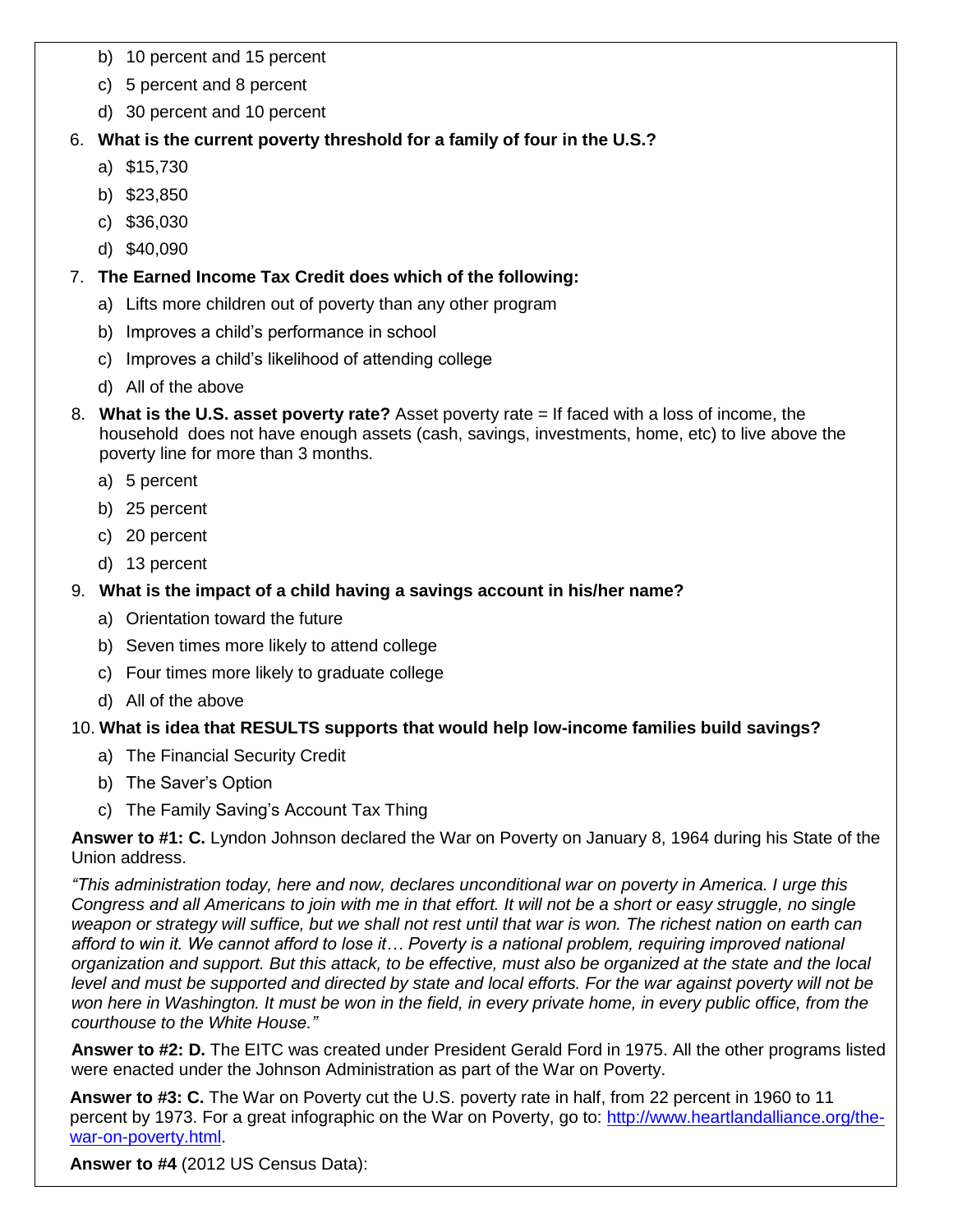- 1. Social Security lifted 26.6 million out of poverty
- 2. EITC and CTC = 9.4 million
- 3. SNAP =  $5$  million
- 4. Unemployment Insurance = 2.4 million

According to the Center on Budget and Policy Priorities (CBPP), the safety net [kept 41 million Americans](http://www.offthechartsblog.org/the-war-on-poverty-at-50-illustrating-the-safety-nets-success/)  [out of poverty in 2012,](http://www.offthechartsblog.org/the-war-on-poverty-at-50-illustrating-the-safety-nets-success/) including 9 million children.

**Answer to #5: A.** Based on the most recent [U.S. Census data,](http://www.census.gov/prod/2013pubs/p60-245.pdf) 15 percent of Americans were living in poverty in 2012, or 46.5 million people. The child poverty rate was 21.8 percent of children, which amounts to 16 million children.

**Answer to #6: B.** A family of four is considered living in poverty if they earn less than \$23,850 in 2014. According to the [Economic Policy Institute,](http://www.epi.org/publication/bp224/) a family with two parents and two children needed to earn \$48,778 to meet basic needs (2008 numbers).

**Answer to #7: D.** The Earned Income Tax Credit is one of our most effective anti-poverty tools. It lifts more children out of poverty than any other program and is second only to Social Security in lifting people out of poverty. [According to CBPP,](http://www.cbpp.org/cms/?fa=view&id=3793) children who live in EITC households have higher school test scores, are more likely to attend college, and work more hours/earn more income as adults.

**Answer to #8: B.** CFED reports that in 2011, the asset poverty rate in the U.S. was [25 percent.](http://scorecard.assetsandopportunity.org/2014/measure/asset-poverty-rate) More astounding is that the liquid asset poverty rate (assets that are cash or can be converted to cash quickly) was [43 percent.](http://scorecard.assetsandopportunity.org/2014/measure/liquid-asset-poverty-rate) This means that nearly one half of all Americans are only one financial crisis away from poverty!

**Answer to #9: D.** [According to the Center for Social Development,](http://csd.wustl.edu/Publications/Documents/WP11-33.pdf) children in low- to moderate-income households who have a savings account in his her name are seven times more likely to attend college and four times more likely to graduate than those who don't. Even having as little as \$1 to start with has been shown to make a difference.

Answer to #10: A. The [Financial Security Credit w](http://www.results.org/issues/the_savers_bonus/)ould help low-income families start saving. Taxpayers would simply check a box on their tax return designating that all or part of their refund be deposited into a savings product. If the taxpayer maintains the deposit for at least 8 months, the government would match the initial deposit up to \$500 per year. By providing the right opportunity (when filing your taxes), ease (check a box on tax return), and incentive (matched deposit), people will save. Urge your members of Congress to support the FSC using our [online e-mail alert!](http://capwiz.com/results/issues/alert/?alertid=62759846&MC_plugin=2201)

**We hope the quiz helped.** Please feel free to use the facts in it in your op-eds this month. Again, please contact us if you need help with drafting, editing, or submitting op-eds. And when you do get published, please let us know so we can celebrate.

### **Shares – Myrdin Thompson, U.S. Poverty Organizer (Louisville, KY)**

Hi, this is Myrdin Thompson. I'm the U.S. Poverty Organizer based in Louisville, KY. I am pleased today to do our Shares section. First, let's hear from Bruce Kessler in Chambersburg, PA, who will tell us how he's been successful in getting op-eds published in his local paper.

#### **Bruce Kessler, Chambersburg, PA**

- 1. My first publication: Abbey and I attended an editorial board meeting in the early 1990's to get a Head Start editorial. Instead we got a nice interview printed on the editorial page, where they normally place the editorial.
- 2. I sent in letters to the editor before submitting a Guest Essay, so the staff already knew my submissions were carefully written. Now I either submit a Guest Essay or letter every couple of months. Although staff has changed, they still know my work.
- 3. As for content: I always direct a request to our Congressman and/or Senators; always refer to a news item that has appeared in the paper; try to have some local Chambersburg tidbit.
- 4. For me the most important is to have a captive reader, who is not especially informed on our issues. My wife gives fearless feedback, which I always take seriously. I don't submit it until I have satisfied all her concerns.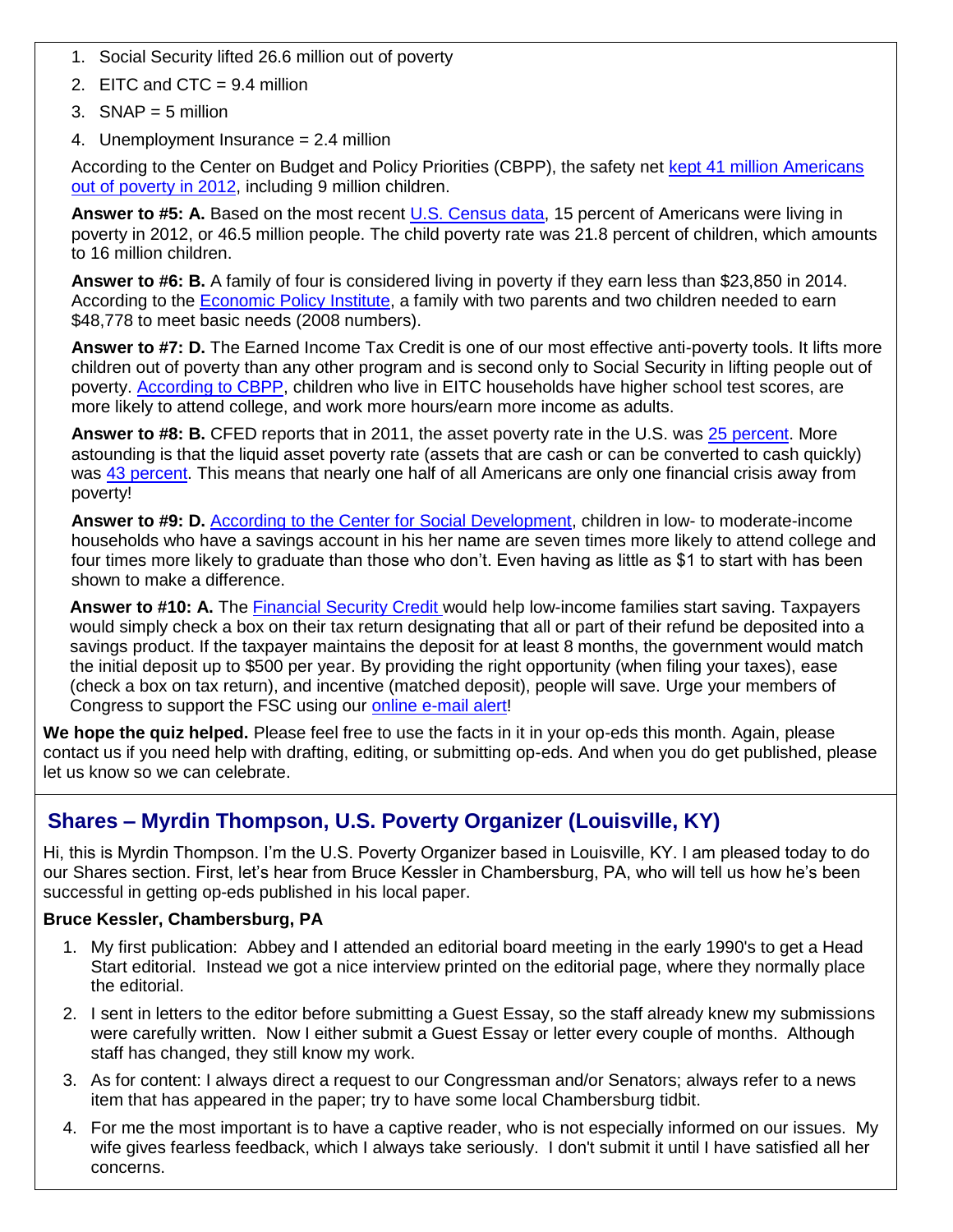5. And, I keep in mind that my op ed is going in the same slot on the editorial page as those by the famous columnists like George Will and Charles Krauthammer.

Thank you, Bruce. Now let's go to Tom Carson in Cincinnati to share what his group is excited to accomplish based on their 2014 Group Plan.

#### **Tom Carson, Cincinnati, OH**

Thank you, Tom.

Thank you everyone. Now let's go to our Roll Call section.

### **Roll Call – Judy Zobel, RESULTS Des Moines Group Leader (Des Moines, IA)**

Hi, this is Judy Zobel from Des Moines. I'm please to now do this month's Roll Call. Here are the questions we want you to answer this month:

#### **1. How many people are in the room?**

#### **2. How many op-eds will your group submit to a print or online media outlet this month?**

In a minute, the operator will begin calling your groups by city. When your city is called, simply answer the question like this "Our numbers are 6 and 8." Remember, the operator will unmute your phone when your city is called, so you don't need to do anything to your phone. Again, the questions are:

**1. How many people are in the room?** 

**2. How many op-eds will your group submit to a print or online media outlet this month?**

### *We had 76 people on today's call who committed to submitting 73 op-eds this month! Yay!*

## **Fundraising Update – Cindy Changyit Levin, Fundraising Coach (St. Louis, MO)**

We've listened to our grassroots, we've analyzed the data, and we have a brand new strategy to share with you for our 2014 Friends and Family Campaign!

**The Friends & Family Campaign, instead of a month-long effort, will be an ongoing campaign from February to October.** Donations to RESULTS/REF solicited by volunteers via fundraising letter writing, emails, or webpages will count towards our overall **\$25,000 goal** for personal fundraising appeals to friends and family.

#### **Why did we make the change?**

Mainly, participation in fundraising is changing. More of you are participating when it is best for your personal schedules. Many partners have told us they enjoy asking their friends to give when they feel a personal connection, like when they celebrate a birthday, run a race for RESULTS, or ask around a holiday. Our survey of the grassroots showed there is no overall consensus about what a good time of year would be for a monthlong Friends & Family Campaign.

So, to help our groups and individual volunteers fundraise at convenient times, we will support you if you want to do a mailed letter campaign, an online birthday campaign with our [RESULTS Celebration](https://friendraising.towercare.com/Markslist/site/displaySite.do?siteIdCode=0LZQHAYQ) website, or take on a physical challenge with our [RESULTS Race to End Poverty](https://friendraising.towercare.com/Markslist/site/displaySite.do?siteIdCode=SINEWEX2) website.

We will also be creating seasonal online campaigns at three times of the year themed around Valentine's Day, the International Conference, and Thanksgiving.

Right now in February: The ["Valentine's Date Night IN"](http://www.tinyurl.com/2014RESULTSLove) campaign will invite donors to stay in for the holiday and donate the cost of a dinner out as an expression of love for the world.

If you have participated in Friends & Family Campaigns in the past, you can expect a phone call or email from our development staff to help explain the change and make sure you have all the support you need. Donor envelopes for a mailed campaign help with websites, or general coaching about how to make the most of your campaign are all available. We'll help you to choose a campaign that is exactly right for you!

If you have not participated in the past, please reach out to your fundraising coaches -- [Jen DeFranco](mailto:Jdefranco@results.org?subject=F%26F%20campaign) or me, [Cindy Levin.](mailto:clevin@results.org?subject=F%26F%20Campaign) We'll be happy to help you get started!